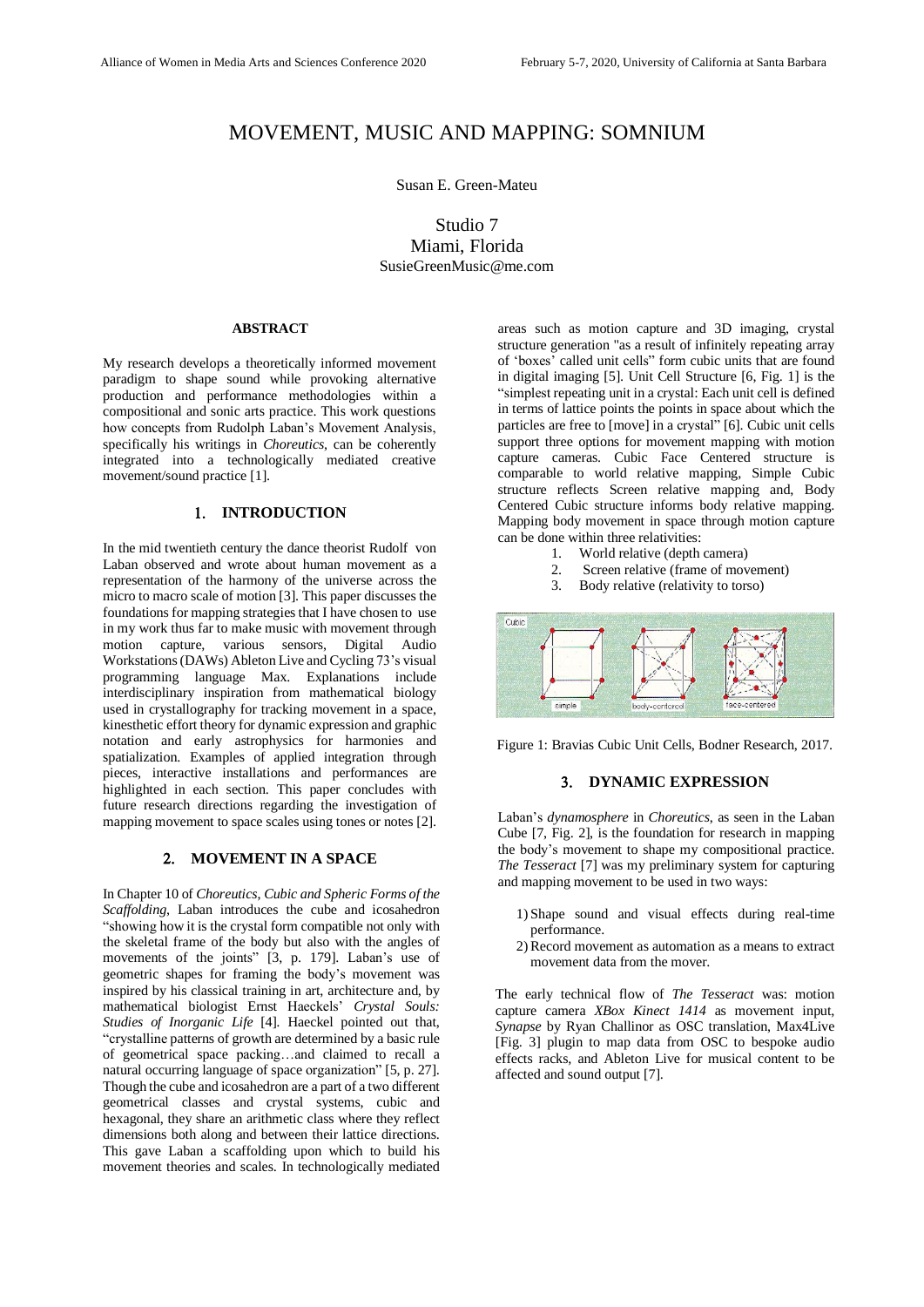

Figure 2: Laban Cube, example of mapping to an effects rack version, *The Tesseract*, 2018, [7].



Figure 3: Max4Live, Kinect dial, *The Tesseract*, 2018, [7]

## **Real-Time Performance**

*Inter-Act* is an interactive audio/visual installation [Fig. 4] first performed at The University of Huddersfield's Heritage Quay as part of International Women's Day, 2017. The work was projected onto a large immersive concave screen while audio and video were played through Ableton Live and projected by two linked projectors. Movement was captured by the Kinect1414 which was mapped to audio effects in the bespoke effects rack called the *Tesserack.* That affected the sound sources running through the system. Video interaction was caused by audio reactive means—audio frequencies were designated as triggers for video effects through *RokVid*, a M4L plugin by Adam Rokshar. This caused specific distortions, filters and scene changes visually in response to movements affecting and shaping the sound simultaneously. Festival participants and attendees were encouraged to use the system to experiment with *The Tesseract* [7].



Figure 4: Susie Green, *Inter-Act*, at Heritage Quay celebrating International Women's Day, 2017.

#### **Recording Movement as Automation**

I created *I Remember,* [Fig. 4] was by filming a performance of my movement alone, without music using two standard digital video cameras for imagery, while depth movement was captured by a Kinect1414 to automate dials on the *Tesserack*. I wore a black morph suit in a black box theatre in complete darkness, much like Etienne-Jules Marey's chronophotagraphy work in 1883 [5, pg 53]. LED lights were strapped to my wrists and ankles to illuminate the outer most points of my body while they were in motion. I edited the video in Adobe After Effects to create light trails from the LEDs as *traceforms*. The composition and arrangement process used for this piece marked a significant change in the order of my previous workflow. I was able to realize sound from visuals in a way that I had not done before by dropping sound sources into the previously recorded automation and incorporating previous compositional and production processes in the programming of percussion, drums, and bass elements [7].Figure 5: *I Remember*, 2017 [7]



## **GRAPHIC NOTATION**

Transcription of dance pieces for multiple dancers is done by intensive observation and notation by hand. The Effort Cross [5, Fig. 6] depicts the three motion factors (Space, Weight and Time) in the Laban Cube [7] and the six polarities along each motion factor axis. Eight effort actions can be created by the various combinations of these factors. Graphic notation and scores for players to sonically enact movement can be created based on these eight efforts in combination with expressive trace-forms [Fig. 7].



Figure 6: The Effort Cross, *Effort*, 2nd ed., 1973 [8]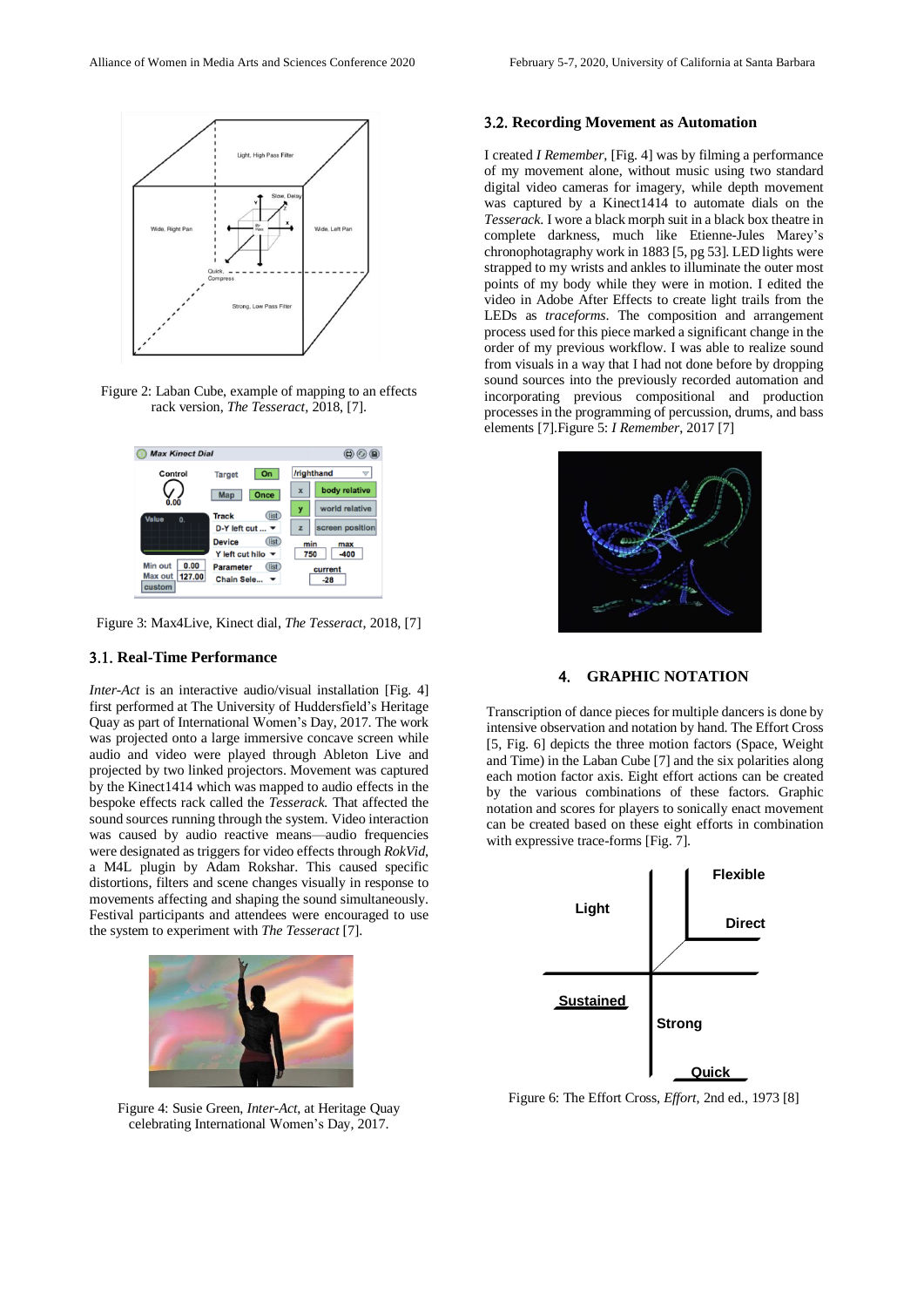

Figure 7: Example of Graphic Notation based on Laban movement notation, S.E.Green-Mateu, 2019

## **HARMONIES AND SPATIALIZATION**

In chapter 2 of *Choreutics*, *The Body & Kinesphere* [10, Fig. 8]*,* Laban "introduces circuits in the kinesphere and their 'mirroring of the ever-circling motions in the universe'" [3, p. 178]. The consideration of larger bodies in motion and a look toward the planets and their ever-elliptical orbits provided the key to map motion to harmonies. Kepler's, Harmonic Law, third law of planetary motion [Fig. 9] "maintains that the cubes of mean distances of the planets from the sun are proportional to the squares of their periods of revolutions"  $[9, p. 632]$ .



Figure 8: Space Modules of the Arms and Legs (Kirstein et al., 1953) after Rudolph Laban.

My collaborative work *Somnium* was premiered Virginia Polytechnic University's CubeFest 2019 [Fig. 10] as the first movement of a four-movement piece called *Mysterium Copernicum* by Concordia [2], [11]. It used interactivity between planetary data, performers, and controllers. While collaborating on the programming and composition of *Somnium* the harmonic component of Laban's *kineshpere* was realized. The technical set up for this first version of *Somnium* consisted of Ableton Live, two Max patches, mi.mu gloves, iOS application Gliss and Glover to map devices.

Ableton Live was used to play a melody specifically designed and composed for the first five planets in our solar system, respectively. They key, tone, timbre and tempo were based on each of their orbital periods. Performers were able to sonically move from planet to planet by choosing a lead (or "boss") planet on the iOS device. The volume for each planet was controlled by distinct hand postures per planet followed by an up and down gesture through mi.mu gloves. Once a lead planet was chosen and its individual melody began to play, the other 4 planets would harmonize with it. Harmonies were processed through the first Max patch [Fig. 11]. Furthermore, the choice of lead planet altered the overall acoustic experience asthe complete ensemble of planets were heard as if through its atmosphere. Sound design was based on the atmospheric character of each planet which was

derived by the movement of sound through the primary gas on each planet [11].

The first Max patch used 400 years of orbital data for first 5 planets to generate harmonic content for the performance using Keplers 3rd law. Harmonies were created through calculating the angle that each planet made to one another at any given moment and ranged from octaves, fourths and fifths, through major and minor thirds and sixths , through all twelve tones. Harmonies sounded whenever planets positions within their orbits were conjunct to, or in line with, any other planet in the data set by elliptical longitude observed from the sun's vantage point [11]. The sun, in this case, became the center bypass point as seen in the Laban Cube [Fig. 2]. The complexity of harmonies were played by the performers using mi.mu gloves that were mapped to control chromaticism by a wrist roll gesture to mirror planet orbits with the body's movements, as Laban suggested in his works. The second Max patch, using the same data, determined the spatialization and movement of each planet across the multi-speaker array [11].



Figure 9: Diagram illustrating Kepler's laws: 1. Two elliptical orbits with major half axes  $a_1$  and  $a_2$  and focal points  $F_1$ ,  $F_2$  for planet 1 and  $F_1$ ,  $F_3$  for planet 2; the sun in F1. 2. The two sectors A1, A<sup>2</sup> of equal area are swept in equal time. 3. The ratio of orbital periods  $t_2/t_1$  is  $(a_2/a_1)^{3/2}$ , Han-Kwang Nienhuys



Figure 10: *Somnium*, Virginia Tech, Cubefest 2019



Figure 11: Max patch for distance calculation, *Somnium*, 2019, [2]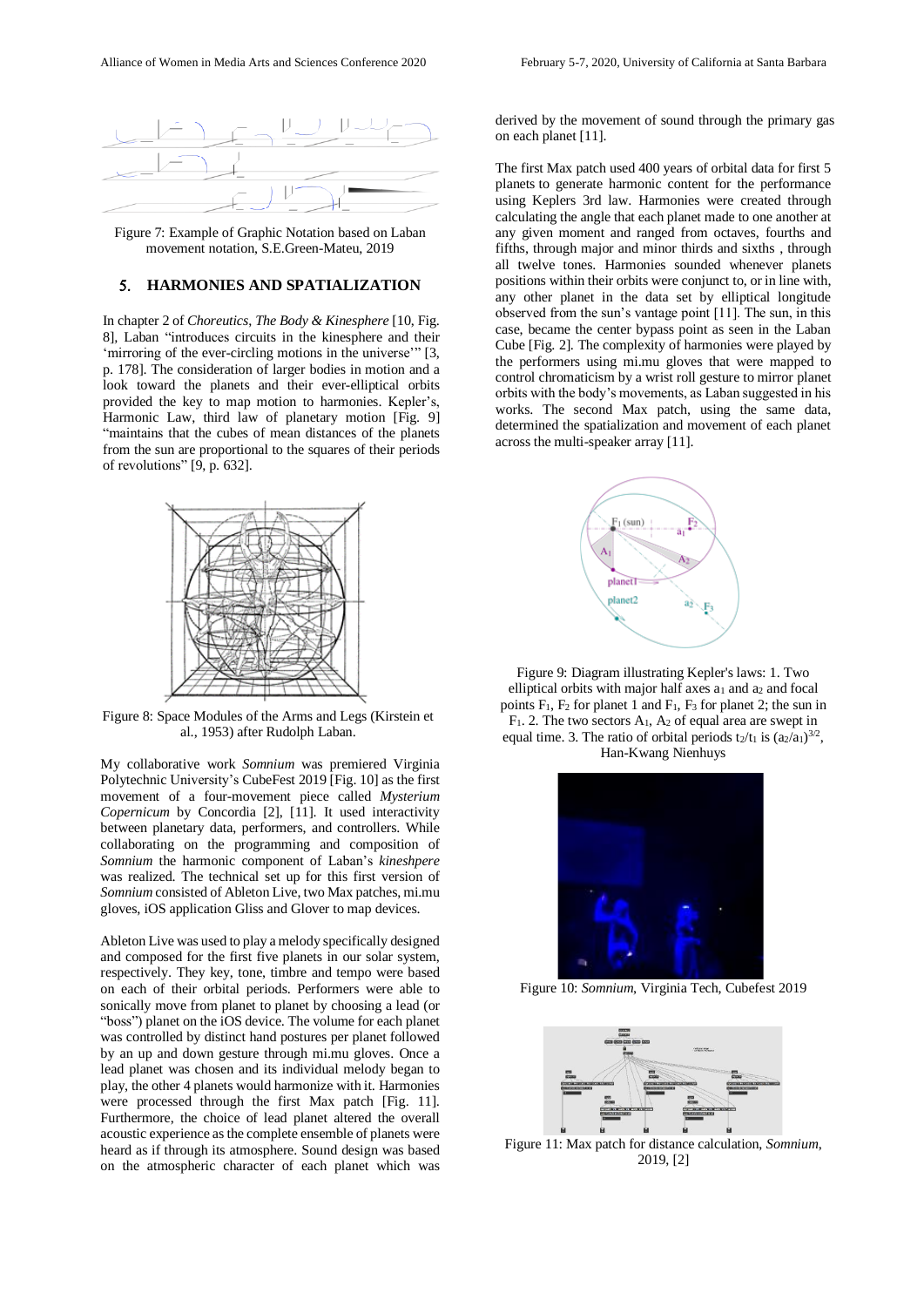# **CURRENT DEVELOPMENTS**

Several adaptions of *Somnium* have been created for various venues and as an installation. To tailor these experiences controllers such as Sensel Morph, leap motion and stream deck were used in place of mi.mi gloves and the iOS device.

Plans are underway to use the Kinect Azure, which can track multiple users, in yet another iteration of *Somnium.* Ideally, mapping will include: 1) Laban's Choreutics for dynamics and expression mapped to each individual performer as their own *Tesseract* to shape sound. 2) Kepler's 3rd law for harmonies using comparative distance and interactivity between dancers.

# **FUTURE INVESTIGATION**

In chapter 7 of Choreutics, *The Standard Scale*, Laban "deals with the more technical aspects of space harmony practice using terminology, such as 'scales' to connect with music and 'chains' to connect with [movement]" [3, p. 178]. Laban's standard scale or primary scale consists of 12 parts around the edge of the kinesphere [12], [Fig.12]. "The scale systematically passes through the girdle and cluster on every second location, through the three basic planes on every third location and basic triangular forms on every fourth location" [3, p. 178]. Other sub-movement scales integrated within the standard scale are the axis scale for movements that cross through the center of the space or across the body and the equator scale for movements that flow around the center of the space or do not cross the center of the performers body. [3, p. 179]. Future experiments with mapping tones/notes to a virtual toroidal flow or mobius [Fig. 13] using markov chains [Fig. 14] can help to create "space scales" where-by a performers' movements play a room like an instrument [13], [15]. Connections between movement scales and music scales, temperament, and tuning can provide foundations for a solid mapping approach for a program, plug-in or DAW for interactive composition and performance.



Figure 12: *9-part knot*, (kinesphere, möbius, Icosaheadral Planar sequence) from Laban Collection Archive, University Leeds.



Figure 13: *Toroid model of tonal space*, 2013, [14], [15]



Figure 14: *Markov chain for note value,* 2017, [13]

#### 8. CONCLUSION

The realization of an interactive movement mapping system as inspired by Laban's Choreutics has led to the exploration of human movement, astrophysics, and crystallography which have respectively informed the mapping of movement in space (both spherical and cubic using body movement, gestures and movement data) to dynamics, effects and harmonies in music. A demonstration of the prototype of the system will be performed at the Alliance of Women in Media Arts and Sciences Conference, February 2020, in Santa Barbara, CA.

### **ACKNOWLEDGMENT**

I would like to thank my collaborators, mentors, family and friends who have contributed and supported my curiosities and research throughout my studies and beyond.

## **10. REFERENCES**

[1] Laban, R., 2011. "Choreutics Ed. & Annotated", Lisa Ullmann, Dance Books.

[2] Green-Mateu, S.E., Malinowski, D.J., Schedel, M., Yuditskaya, S., Somnium*,* Composition and Interactive Performance, 2019

[3] McCaw, D., 2011. "The Laban Source Book" Routledge, New York, NY

[4] Haeckel, E., 1999. "Crystal Souls: Studies of Inorganic Life"*, Forma 14*

[5] Sutil, N.S., 2011. "Motion and Representation; The Language of Human Movement, The MIT Press, Cambridge, MASS

[6] Bodner Group, Unit Cells, http://chemed.chem.purdue.edu/genchem//topicreview/bp/c h13/unitcell.php, Chemical Education Division, Perdue University. [Accessed: January 2019]

[7] Green-Mateu, S. E., (2018) The Tesseract: using the body's movement to shape my compositional practice. Masters thesis, University of Huddersfield.

[8] Effort with F.C. Lawrence, 1947, London: Macdonald and Evans, 2nd ed. 1973.

[9] Hawking, S., 2002. "On the Shoulders of Giants", Running Press, Philadelphia PA

[10] Kirstein, L., Muriel, S., & C. Dyer,(1953) The Classic Ballet, Basic Technique and Terminology. Revised ed. New York: Longmans, Green & Co.

[11] Snook, K., Barri, T., Bolles, M.,Ericson, P., Fravel, C., Goßmann, J., Green-Mateu, S.E., Schedel, M., Thomas, R., Concordia: A Musical XR Instrument for Playing the Solar System, Journal for New Music Research, Audio First VR, To be published in February 2020

[12] Green-Mateu, S.E., Movement as Memory. [https://www.youtube.com/watch?v=2NMAD5AYk1E&list](https://www.youtube.com/watch?v=2NMAD5AYk1E&list=PLAn0L3eHzWHjHUkePqksgsq1nvL0knVI0&index=2) [=PLAn0L3eHzWHjHUkePqksgsq1nvL0knVI0&index=2](https://www.youtube.com/watch?v=2NMAD5AYk1E&list=PLAn0L3eHzWHjHUkePqksgsq1nvL0knVI0&index=2) [Accessed: March 2017]